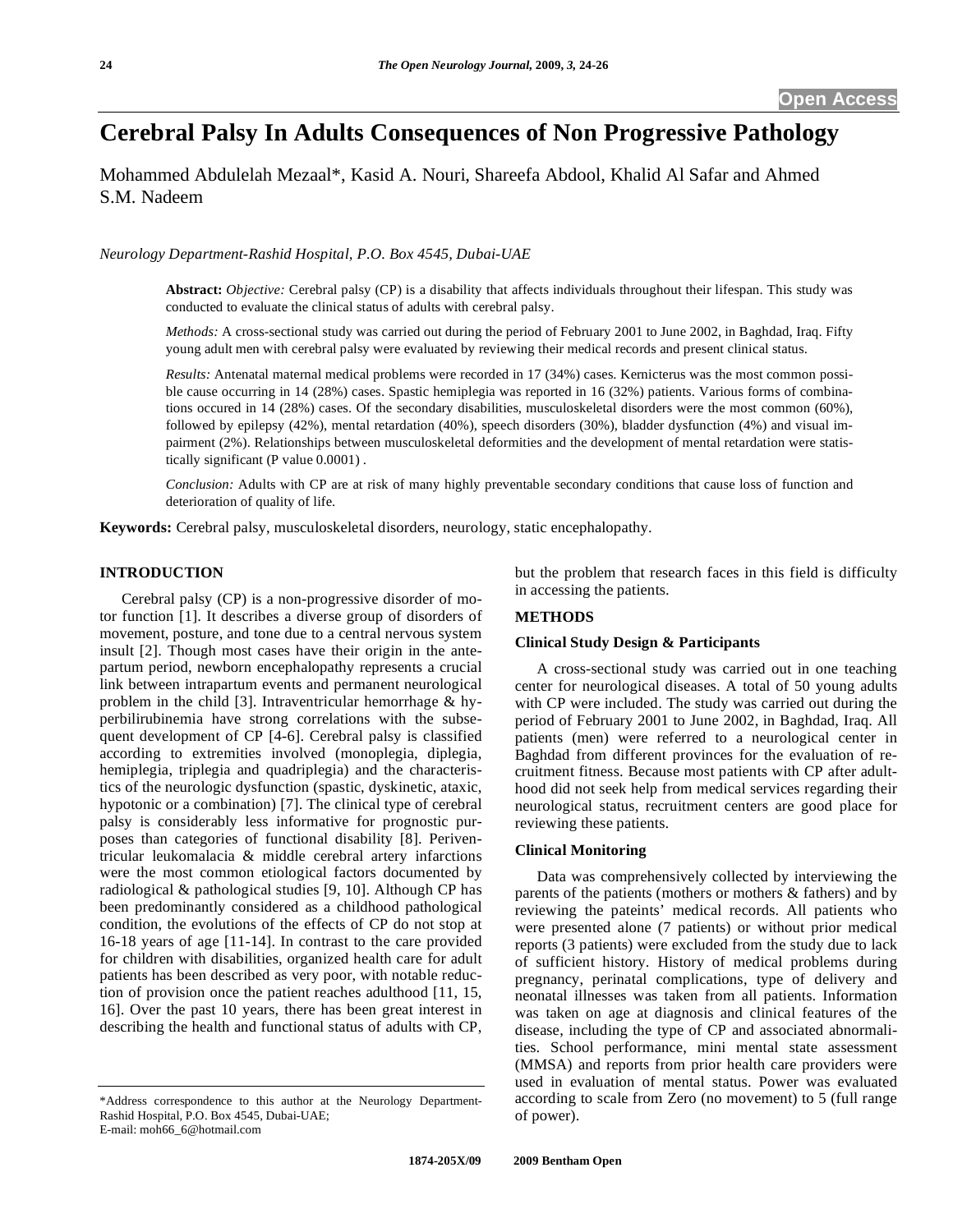#### **Statistics**

Was done according to Fisher's Exact Test. P value  $\leq 0.05$ was considered significant.

### **RESULTS**

 Fifty patients were enrolled, with mean age at presentation 20.5 years, ranging from 18-23 years. All patients (men) were examined for recruitment fitness. Positive maternal medical history was reported in 17 patients (34%). Smoking, medications history, hypertension and eclampsia were the most common maternal problems during pregnancy. Fortyone patients (82%) were delivered by normal vaginal delivery, 5 (10%) by forceps delivery, and 4 patients (8%) were delivered by Caesarean section. Preterm delivery occurred in 8 patients (Gestational age range from30-33 weeks). Regarding the possible causes of CP, we found that kernicterus was the most common cause (28%) followed by asphyxia and (hypoxic-ischemic encephalopathy) (16%), and meningoencephalitis during the first year of life (16%) . No causes were found in 32% of the patients.

 Spastic hemiplegia was the most common type of CP seen in 16 patients (32%). Different forms of combination occured in 14 patients (28%) (Table **1**). Of the secondary disabilities that accompany CP, musculoskeletal disorders were the most common, occuring in 30 patients (60%) (Table **2**). Speech problems ranging from mild dysarthria to global dysphasia presented in all cases show a direct effect rather than a sequel of CP. All patients who were born prematurely developed neonatal complications. Relationships between musculoskeletal deformities and the mental retardation (IQ impairment) were statistically highly significant (P value 0.0001) (Table **3**).

| <b>Pattern</b>                      | No.            | $\frac{0}{0}$  |
|-------------------------------------|----------------|----------------|
| Spastic                             |                |                |
| Hemiplegia                          | 16             | 32             |
| Quadriplegia                        | 9              | 18             |
| Diplegia                            | 6              | 12             |
| Dyskinetic                          | $\mathfrak{D}$ | $\overline{4}$ |
| Dystonia                            | 1              | $\overline{c}$ |
| Chorioathetosis                     | 1              | $\overline{2}$ |
| Ataxic                              | 1              | $\overline{c}$ |
| Atonic                              | 5              | 10             |
| Combined                            | 5              | 10             |
| Spastic diplegia and ataxia         | 4              | 8              |
| Spastic quadriplegia and dyskinesia |                |                |
| Spastic hemiplegia and dyskinesia   |                |                |
| Total                               | 50             | 100            |

#### **Table 1. Pattern of Cerebral Palsy in Adults**

**Table 2. Complications of Cerebral Palsy** 

| <b>Type</b>                | No. | $\frac{0}{0}$ |
|----------------------------|-----|---------------|
| Musculoskeletal disorder   | 30  | 60            |
| Epilepsy                   | 21  | 42            |
| Mental retardation         | 20  | 40            |
| Speech difficulties        | 15  | 30            |
| <b>Bladder dysfunction</b> | 2   |               |
| Visual impairment          |     |               |

# **DISCUSSION**

 CP is well studied in the west, but less is known about its prevalence in the developing world. I have, in this paper, attempted to quantify the range of disabilities that might be expected to occur in such population. Age of patients ranged from 18-23 years and all of them were male, because the study was conducted on the patients referred for recruitment fitness. Maternal medical events were reported in 17 patients (34%), which may cause brain damage or increase the infant's vulnerability to future events. This observation is in agreement with Davis's belief about the etiology of cerebral palsy, and Suzuki *et al.* theory that prenatal etiological factors account for about 35% of CP cases [1, 17]. Most patients in this study were delivered by normal vaginal delivery (82%), which is in agreement with Freud's suggestion that cerebral palsy, might represent "symptoms of deeper-lying influences which have dominated the development of the fetus". Difficult labor had a minor role in the pathogenesis of CP and difficult labor itself in certain cases was merely a symptom of deeper effects that influence the development of fetus. Kernicterus was the most common identified cause (28%), which can be explained as a relatively high prevalence of RH incompatibility of parents in our country and the region. No known perinatal or neonatal causes were reported in 32% of cases, which is in agreement with previous reports (17-60%, 35%) [1, 17]. Spastic hemiplegia was the most common form of CP in adults followed by the combined form. Unlike CP in childhood, in whom hypotonia was relatively common (51%) [7, 18], the hypotonia was reported in only 2% of adult cases and this can be explained by the fact that myelination of axons and maturation of neurons in the basal ganglia are required before spasticity and dyskinesia can be manifested. The relatively high number of dyskinesia might be explained on the basis of significant number of cases suffering from kernicterus in early neonatal period, which is an important cause of dyskinesia in patients with CP [9]. In children with CP, musculoskeletal disorders occur in approximately 2.5% of patients [18], while 60% reported in adults, which is in agreement with Botts *et al.* and Turk *et al.* [11,12] observation. Musculoskeletal disorders are the leading cause of loss of independent walking or other forms

**Table 3. Relation of Musculoskeletal Deformity to Development of Mental Retardation** 

| <b>Musculoskeletal Deformities</b> | <b>Mental Retardation</b><br>$+ -$ | <b>Total</b> | <b>P</b> Value     |
|------------------------------------|------------------------------------|--------------|--------------------|
|                                    | 20 (50%) 10 (10%)                  | $30(60\%)$   | 0.0001             |
| -                                  | $0(52\%) 20(40\%)$                 | 20(40%)      | highly significant |
| total                              | 20 (40%) 30 (60%)                  | 50 (100%)    |                    |